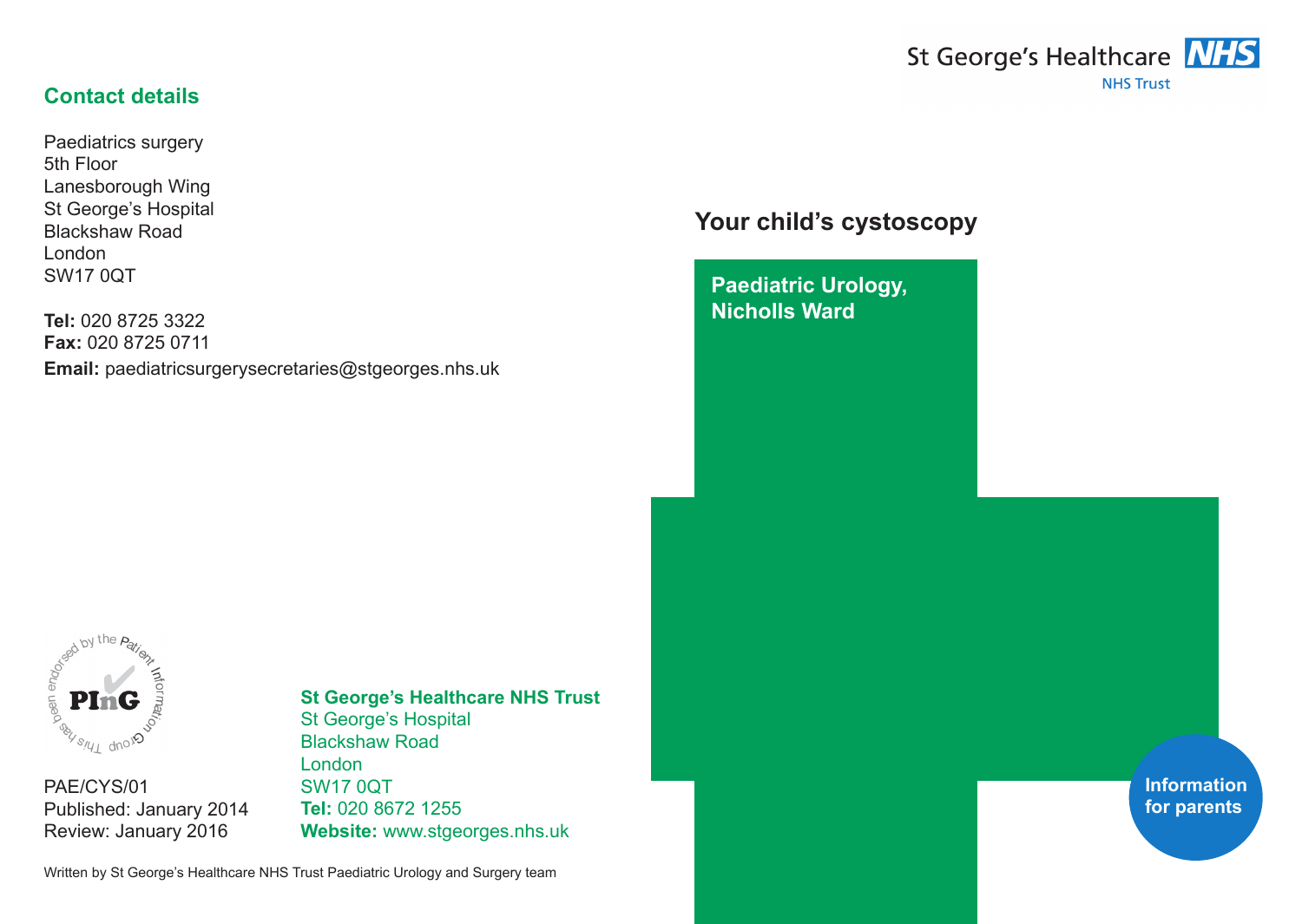This leaflet provides you with information about your child's cystoscopy at St George's Hospital.

#### **What is a cystoscopy?**

A cystoscopy is a procedure where a small camera is inserted in through your child's urethra (the tube through which they pass urine) into the bladder. A cystoscopy is performed in order to get a clear picture of what is happening in the bladder and the tube leading from the bladder to the outside.

### **Why do patients need this procedure?**

Cystoscopies are a frequently used procedure by Paediatric Urologists to investigate and treat young boys and girls with bladder difficulties, reflux or urinary tract infections.

### **Will your child need to be under anaesthetic?**

This is relatively straightforward and short procedure performed under general anaesthetic.

# **Will it hurt?**

This procedure is not usually associated with any pain or discomfort. Occasionally there can be a little stinging afterwards and sometimes a little blood can be passed with urine but this settles down very quickly.

# **How long will your child be in hospital?**

The vast majority of children can have this operation performed as a day case and go home the same day without any difficulties.

#### **What happens next?**

Your consultant will talk to you about the results of the cystoscopy shortly after the procedure and discuss any treatments needed.

For example, the cystoscopy could identify reflux which can be treated by a small injection of material such as Deflux TM. Or the procedure could identify inflammation of the bladder (cystitis cystica) which can be treated successfully with antibiotics.